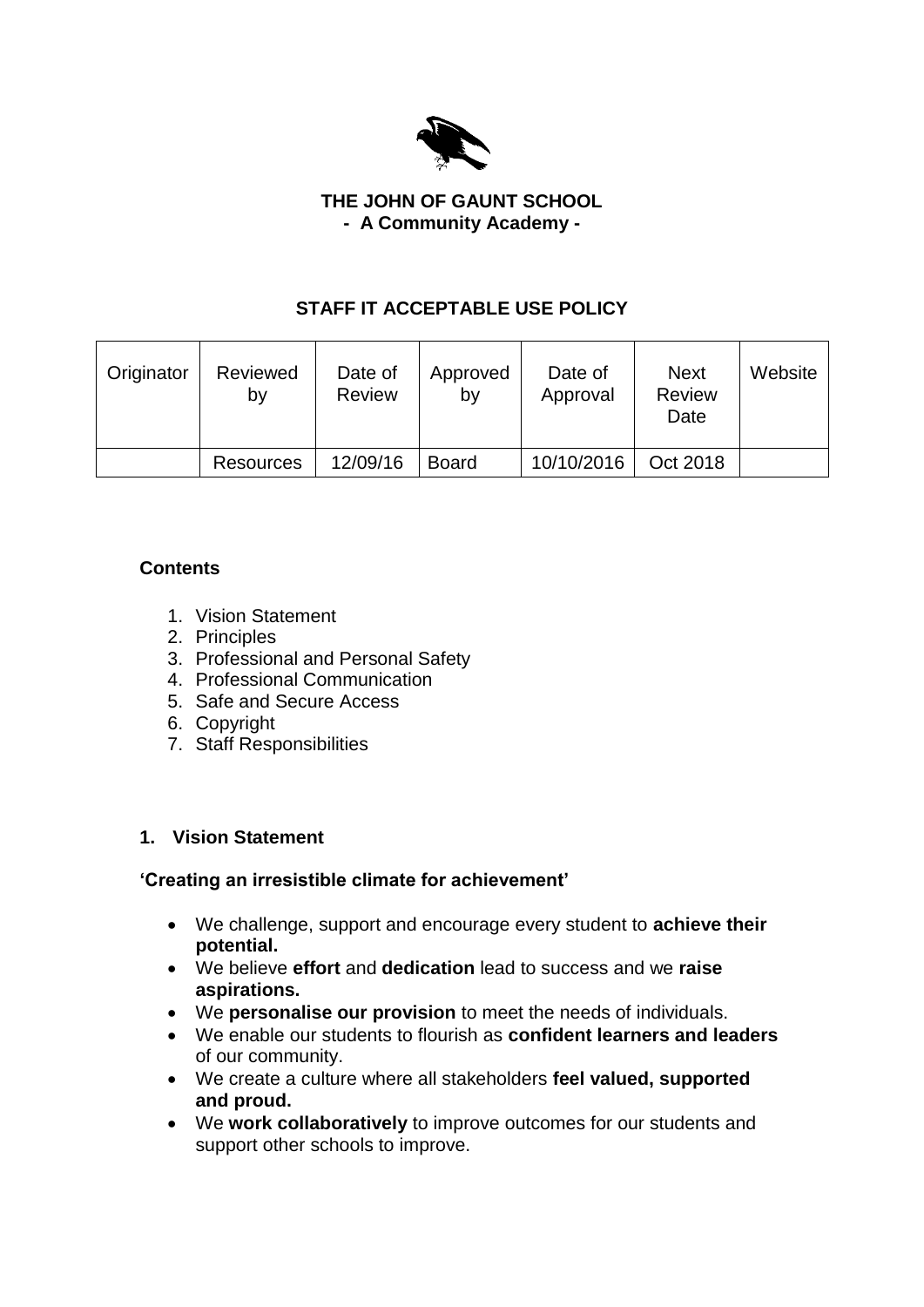# **2. Principles**

New technologies have become integral to the lives of adults, children and young people in today's society, both within schools and in their lives outside school. The internet and other digital information and communications technologies are powerful tools, which open up new opportunities for everyone. These technologies can stimulate discussion, promote creativity and stimulate awareness of context to promote effective learning. They also bring opportunities for staff to be more creative and productive in their work. All users should have an entitlement to safe internet access at all times.

This Acceptable Use Policy is intended to ensure:

- that staff and volunteers will be responsible users and stay safe while using the internet and other communications technologies for educational, personal and recreational use.
- that school ICT systems and users are protected from accidental or deliberate misuse that could put the security of the systems and users at risk.
- that staff are protected from potential risk in their use of ICT in their everyday work.

The school will try to ensure that staff and volunteers will have good access to ICT to enhance their work, to enhance learning opportunities for students learning and will, in return, expect staff and volunteers to agree to be responsible users.

All staff must use school ICT systems in a responsible way, to ensure that there is no risk to staff safety or to the safety and security of the ICT systems. They must recognise the value of the use of ICT for enhancing learning and must ensure that students receive opportunities to gain from the use of ICT. They must wherever possible, educate the young people in their care in the safe use of ICT and embed e-safety in their work with young people.

#### **3. Professional and Personal Safety:**

- Staff must understand that the school will monitor use of the ICT systems, email and other digital communications.
- Staff must understand that the rules set out in this agreement also apply to use of school ICT systems (eg laptops, email, VLE, website etc) out of school.
- Staff must not disclose usernames or passwords to anyone else, nor will they try to use any other person's username and password.
- Staff must immediately report any illegal, inappropriate or harmful material or incident, they become aware of, to the appropriate person.

#### **4. Professional Communication**

• Staff must not access, copy, remove or otherwise alter any other user's files, without their express permission.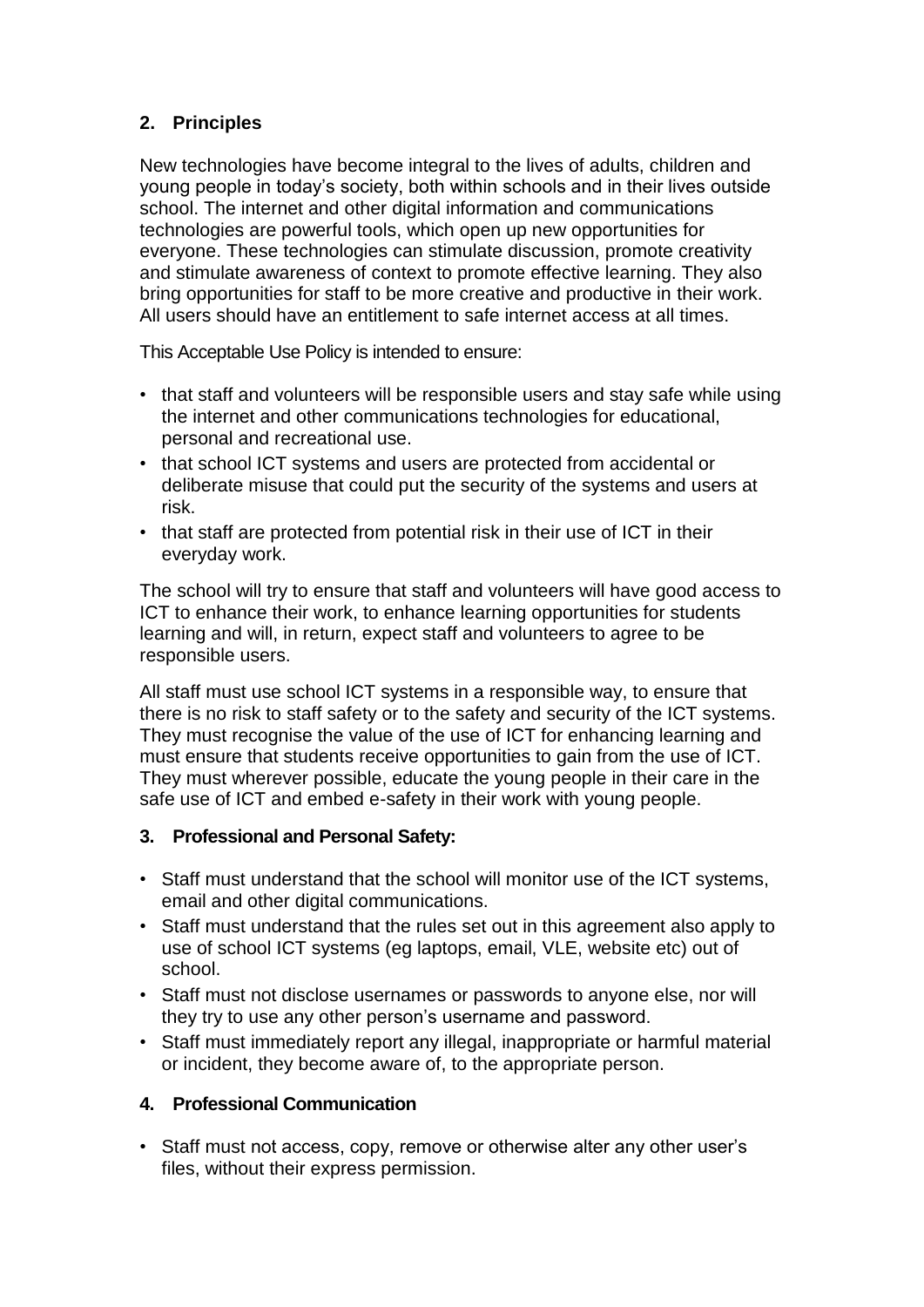- Staff must communicate with others in a professional manner, Staff must not use aggressive or inappropriate language and must appreciate that others may have different opinions.
- All staff will ensure that when they take and / or publish images of others they will do so with their permission and in accordance with the school's policy on the use of digital / video images. They must not use personal equipment to record these images, unless they have permission to do so. Where these images are published (eg on the school website / VLE) it will not be possible to identify by name, or other personal information, those who are featured.
- Staff must only communicate with students and parents / carers using official school systems. Any such communication will be professional in tone and manner.
- Staff must not engage in any on-line activity that may compromise their professional responsibilities.

#### **5. Safe & Secure Access**

- When staff use their personal hand held / external devices (PDAs / laptops / mobile phones / USB devices etc) in school, they must follow the rules set out in this agreement, in the same way as if they were using school equipment. Staff must also follow any additional rules set by the school about such use.
- Staff must not open any attachments to emails, unless the source is known and trusted, due to the risk of the attachment containing viruses or other harmful programmes.
- Staff must not try to upload, download or access any materials which are illegal (child sexual abuse images, criminally racist material, adult pornography covered by the Obscene Publications Act) or inappropriate or may cause harm or distress to others. They must not try to use any programmes or software that might allow them to bypass the filtering / security systems in place to prevent access to such materials.
- Staff must not try (unless they have permission) to make large downloads or uploads that might take up excessive Internet capacity and prevent other users from being able to carry out their work.
- Staff must not install or attempt to install programmes of any type on a machine, or store programmes on a computer, nor will they try to alter computer settings, unless this is allowed in school policies.
- Staff must not disable or cause any damage to school equipment, or the equipment belonging to others.
- Staff will only transport, hold, disclose or share personal information about themselves or others, as outlined in the school's Data Protection Policy.
- Staff must understand that data protection policy requires that any staff or student data to which they have access, will be kept private and confidential, except when it is deemed necessary that they are required by law or by school policy to disclose such information to an appropriate authority.